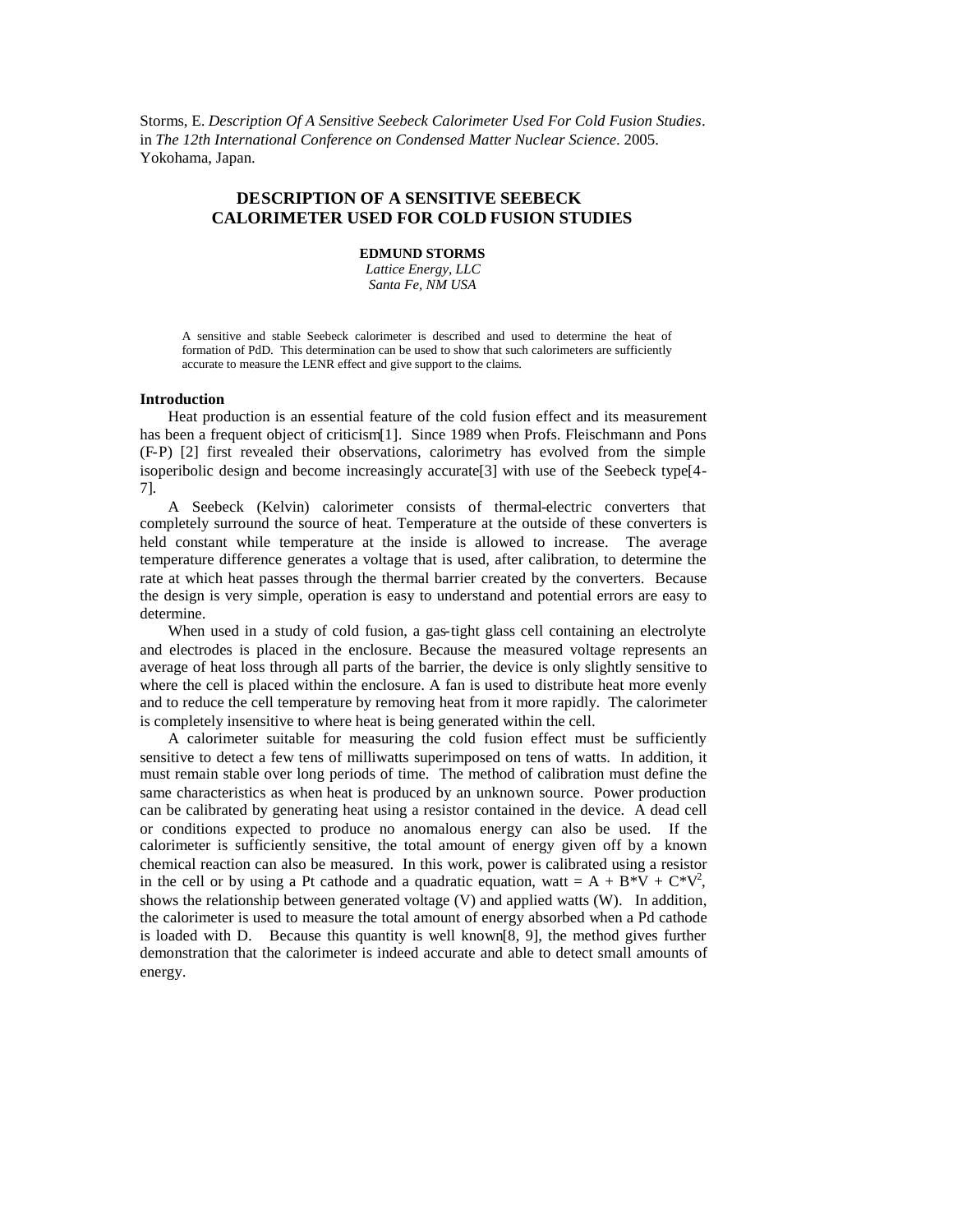Defining the accuracy of a calorimeter using a few numbers is not practical because several different and independent potential errors exist. Because of bubble action at high current, the amount of power being applied to a F-P cell is noisy. In addition, use of a fan adds additional noise, especially at low applied current as is the case during this study. This causes random fluctuations in measured power which are as much as  $\pm 10$  mw during this study. If this fluctuation is too great, it can mask small changes in anomalous power, but it does not introduce an error that might be interpreted as anomalous power. On the other hand, the calibration constant or the sensitivity of the calorimeter can change with time. These changes can be produced by changes in reference temperature, in room temperature, in the amount of recombination taking place in the cell, or in physical parameters when new samples are placed in the cell. This potential drift is the main source of incorrect results. These potential errors are explored in this work.

# **Description**

The device described here is made by gluing together commercially available thermoelectric converters, as shown in Fig. 1, using waterproof epoxy glue.



Figure 1. Glued panels assembled into two haves of a calorimeter. The length is 13.9 cm, the width is 6.9 cm and the total depth when assembled is 14.8 cm.

The panels are connected electrically in series. Once assembled, the outer surface is covered with an electrically insulating, waterproof epoxy paint. The electrical resistance of this coating must be tested and found to be high (>1 Mohm) before final assembly. If the resistance is too low, unwanted voltages will be generated by chemical reaction between the cooling water and the metal plates. These assemblies are placed within watertight plastic boxes that are designed

to cause even water flow over the outside surface. When assembled, the two boxes are stacked one on top the other as shown in Fig. 2. Figure 3 shows a typical open calorimeter containing an electrolytic cell and



Figure 2. Assembled calorimeter with water cooling jacket in place. In this design, the wires pass out of the cell through plastic water cooled channels.

a small fan. Baffles are provided to insure air is passed over and around the cell.

Wires and plastic tubes are passed into the cell through channels that are in good thermal contact with the cooling water. In one design, these channels, visible in Fig. 3, are stainless steel tubes, which pass the length of the device within the cooling water. These wires carry current to the cell and fan and allow applied voltage to be measured at the calorimeter boundary. Circuits are arranged so that current and

voltage used for calibration and for electrolysis are measured using the same resistor and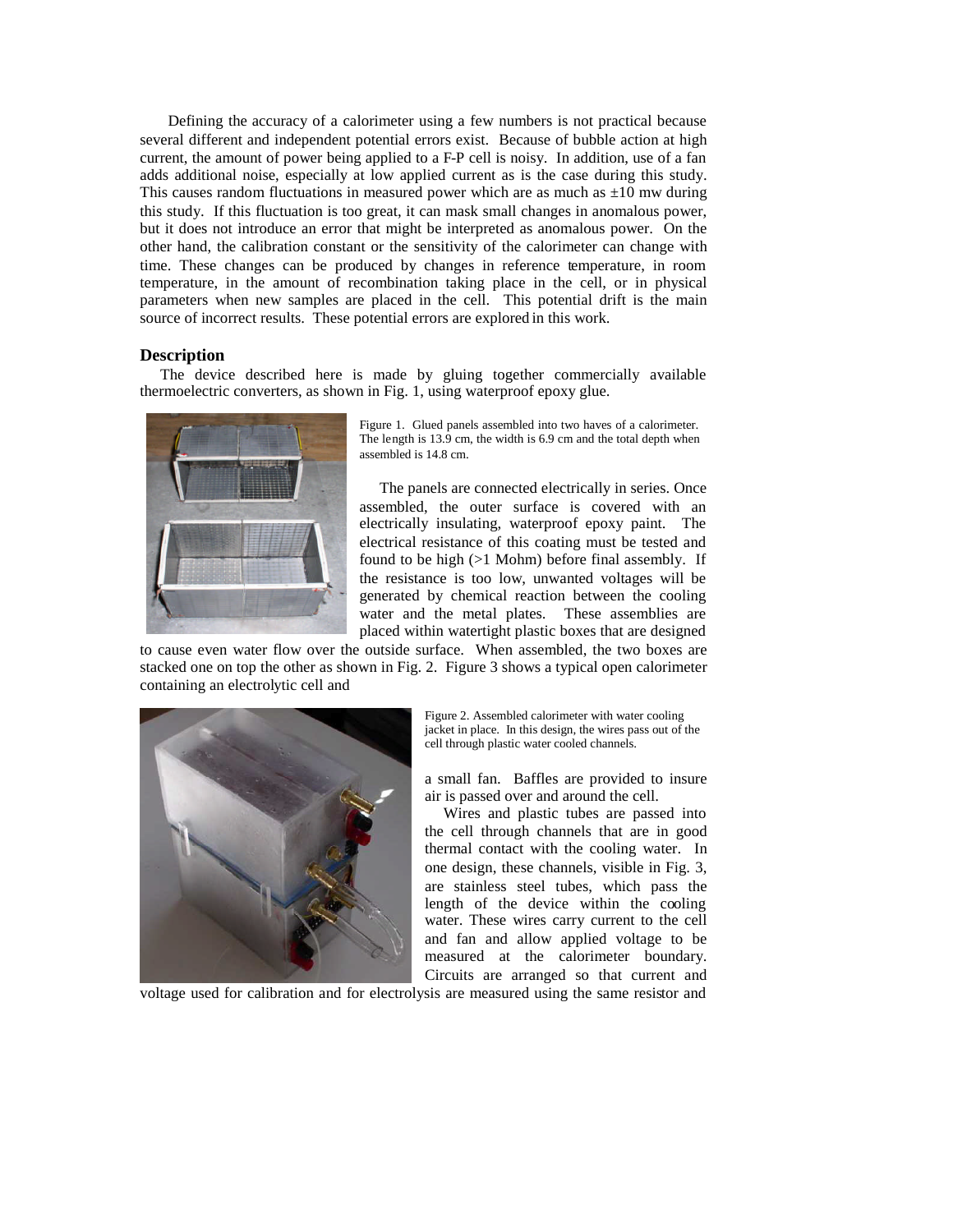DA channels. In this way, any measurement errors caused by errors in the DA channels are cancelled. Measurements are made using National Instruments data acquisition boards and Labview.



Figure 3. Completed calorimeter with cell and fan in place. Notice that the wires pass into the calorimeter through metal tubing so as to isolate the interior from changes in room temperature. The cell is attached to the calorimeter using plugs to allow easy removal. The stack of resistors at lower left are used to measure current through the cell and fan.

Switching from electrolysis to calibration can be accomplished by throwing one hardware and one software switch, which allows automatic calibration over the entire power range. A typical result is shown in Fig. 4. Table 1 lists

calibration equations obtained over five months of examination. Experience and analysis of this information indicate that the uncertainty immediately after calibration is about  $\pm 16$ mW, while drift caused by changes in room temperature and other factors can introduce an additional uncertainty of  $\pm 25$  mW during long runs. If the average coefficients are assumed to be constant during the time shown in the table, the maximum uncertainty at 8.3 W of total power would be  $\pm 60$  mW. In other words, the calorimeter is stable to within  $\pm 60$  mW or 0.7% over 5 months if no effort is made to recalibrate. Because calibration is so easy, these small drifts can be easily identified as error. At no time has anomalous power outside of this uncertainty suddenly appeared without being related to something done on purpose to the surface of the cathode. Notice also, that calibration values based on Joule heating of a resistor located in the cell agree very well with values obtained by using a platinum cathode. This shows that the location of heat production within the cell has no effect on measured values.



Figure 4. Typical calibration using an internal resistor. Four points are taken going up in power and four are taken going down, in sequence. The random error is the standard deviation of points from the drawn line. Data are taken after a delay of 90 min to allow the calorimeter to reach steady-state.

Because the cell contains a recombiner, no gas (except orphaned oxygen) is expected to leave the cell. To determine if the recombiner is working and to measure the D/Pd ratio using the orphaned oxygen method, a small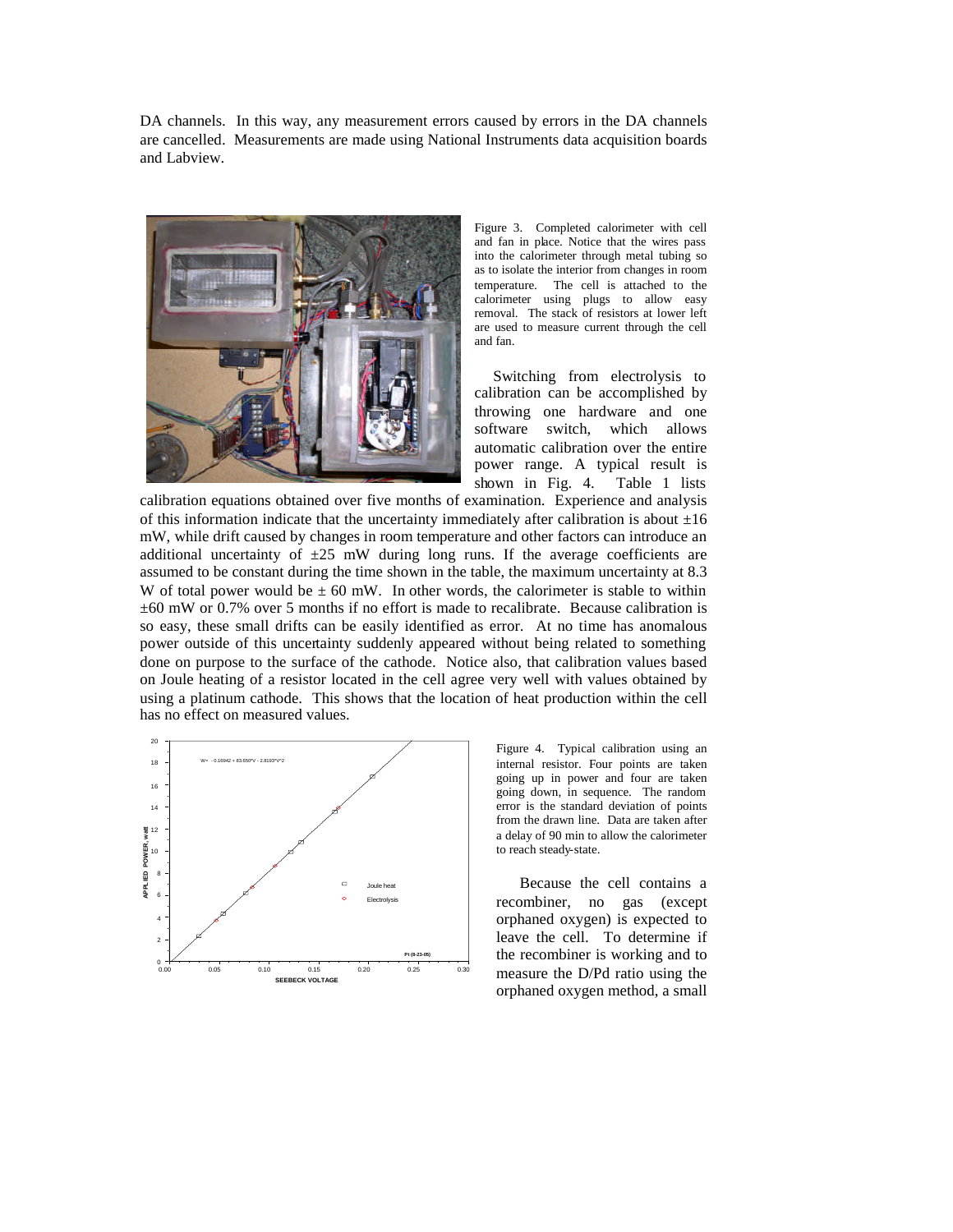plastic tube carries gas from the cell to a reservoir of oil. Any change in gas pressure within the cell is detected as a weight change of oil applied to a balance  $(\pm 0.01g)$ , as is visible in Fig. 5. This method allows the amount of orphaned oxygen resulting from D entering the Pd cathode to be determined and, from this, the D/Pd ratio. The method is calibrated by weighing the sample  $(\pm 0.00005g)$  at the end of the study to determine the amount of contained deuterium. Because  $D_2$  is lost from the sample once electrolysis stops, weight is measured as a function of time starting when current is stopped. The weight is plotted as a function of square root of time through which a least squares straight line is drawn, as shown in Fig. 6, which is extrapolated to zero time. A constant of 7600 g oil/mol contained D is typical when the measured contained deuterium is combined with the measured displaced oil.

|             |          | <b>TABLE 1</b>                             |          |           |
|-------------|----------|--------------------------------------------|----------|-----------|
|             |          | Coefficients in<br>calibration<br>equation |          |           |
| <b>DATE</b> | A        | B                                          | C        | error, mW |
| 2/14/05     | $-0.020$ | 83.02                                      | 0.12833  | 7         |
| 2/17/05     | 0.006    | 82.85                                      | 2.012    | 17        |
| 2/21/05     | 0.001    | 83.04                                      | 0.366    | 17        |
| 2/26/05     | 0.001    | 83.35                                      | $-1.220$ | 11        |
| 3/10/05     | $-0.051$ | 83.18                                      | 0.325    | 24        |
| 3/15/05     | $-0.022$ | 83.86                                      | $-1.927$ | 10        |
| 3/21/05     | 0.002    | 83.30                                      | $-0.764$ | 16        |
| 3/24/05     | $-0.027$ | 83.76                                      | $-1.737$ | 28        |
| 3/29/05     | 0.000    | 83.40                                      | $-1.556$ | 19        |
| 4/29/05     | $-0.013$ | 83.82                                      | $-1.998$ | 16        |
| 5/7/05      | $-0.052$ | 83.40                                      | $-1.516$ | 24        |
| 5/19/05     | $-0.076$ | 83.25                                      | $-1.258$ | 10        |
| 5/22/05     | $-0.116$ | 83.33                                      | $-0.841$ | 5         |
| 5/26/05     | $-0.093$ | 82.94                                      | 1.053    | 17        |
| 5/29/05     | $-0.065$ | 83.04                                      | 0.587    | 16        |
| 6/1/05      | $-0.078$ | 83.46                                      | $-2.371$ | 13        |
| 7/2/05      | $-0.203$ | 83.49                                      | $-1.940$ | 15        |
| average=    | $-0.047$ | 83.323                                     | $-0.745$ | 16        |



Figure 5. View of calorimeter and oil reservoir for measuring D/Pd ratio. The switch in the foreground allows change from electrolysis to calibration. Water is circulated using a pumped (1.5 l/min) constant temperature bath (±0.01° C).

When current is applied to a Pd cathode, the surrounding  $D_2O$  is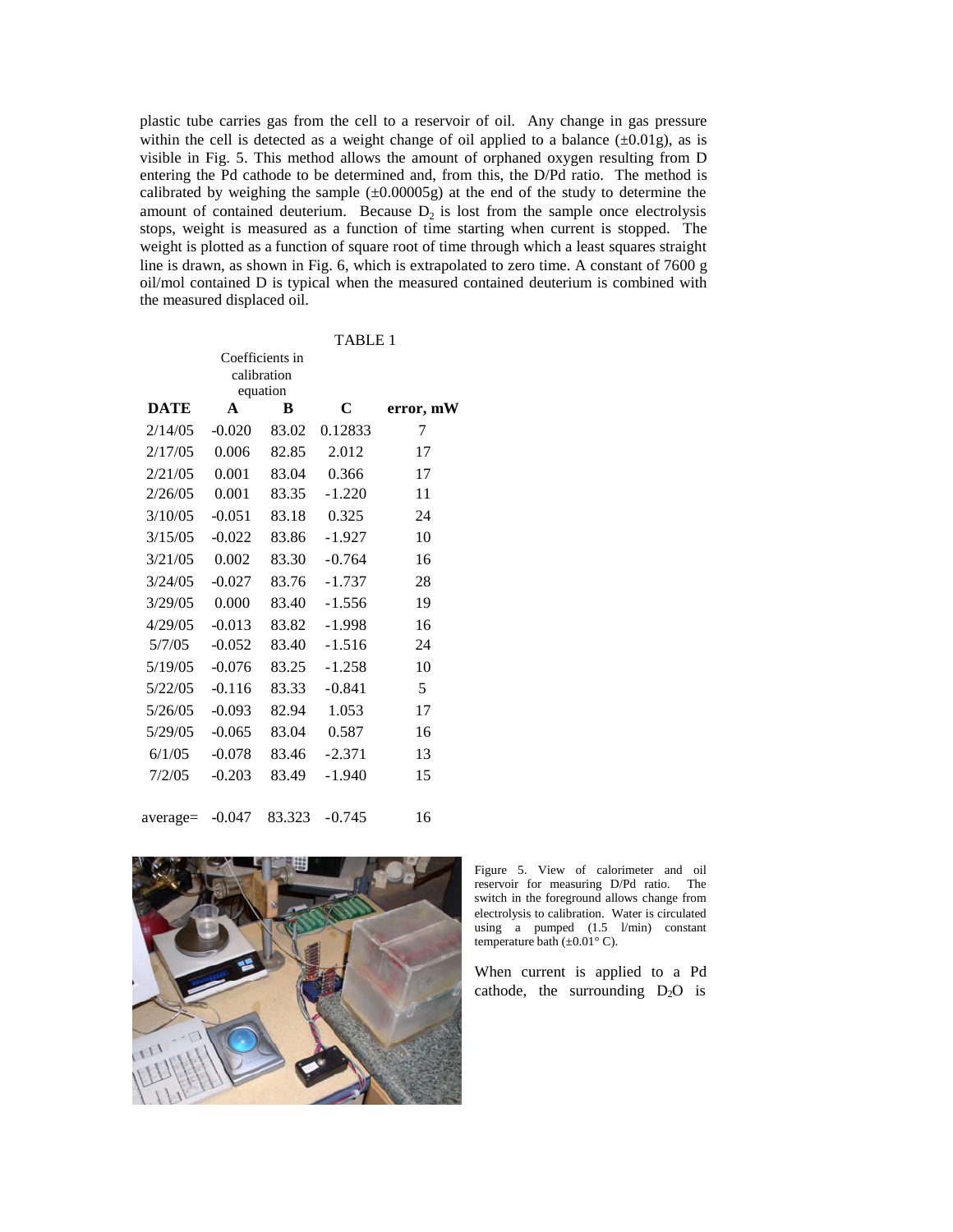decomposed into  $D_2$  at the cathode and  $O_2$  at the anode, with  $D_2$  and Pd reacting to produce  $\beta$ -PdD<sub>x</sub>. This reaction is endothermic, as can be seen in Figure 7, because more energy is used to decompose  $D_2O$ 



Figure 6. Determination of deuterium content of sample. Notice that the sample can be removed from the calorimeter and weighed within 2 min after turning off the current. The sample is dried quickly by washing with acetone.

than is produced when forming PdD. The greater the applied current, the more power is absorbed for a shorter time. This reaction uses energy, measured as power, that can be calculated from the reaction  $(x/2)D_2O$ + Pd = PdD<sub>x</sub> +  $(x/4)O_2$ , where x is equal to the average D/Pd ratio. As the cathode takes up deuterium, the Pd

converts to alpha-PdD followed by a layer of  $\beta$ -PdD of increasing thickness with a range of composition. Eventually, after most of the sample is converted to the final composition, reaction stops and conditions return to zero power (energy). At this time, the composition is in steady-state with a stable gradient and a constant rate of diffusion



Figure 7. Power measurement during loading at various applied currents between the surface and random cracks where dissolved deuterium is lost as  $D_2$ gas.

During loading, deuterium is added to the cathode to produce the composition change shown in Fig. 8. Note that initially, all  $D_2$  produced by electrolysis is combined with Pd. As the deuterium content increases, a smaller fraction of available  $D_2$  is absorbed, with a sudden termination as a limit is reached. The remaining  $D_2$  and  $O_2$  are recombined by the contained catalyst and remain in the cell. If applied current is

sufficiently small, the initial conversion to  $\beta$ -PdD becomes visible, as noted in Fig. 8.

# **Calculation of Enthalpy of Formation**

The energy used during the loading reaction can be calculated by integrating data, such as shown in Fig. 7, between zero power and the curve drawn through the data points over the duration of the loading process. However, the shape of the curve is difficult to define unless slow loading rates are used. For this reason, the analysis will only be applied to a current of 0.041 A as shown in Fig. 9. This curve gives a value of -106 kJ/mol Pd. Termination of the reaction is assumed to occur at an average D/Pd of 0.8, the measured value for this sample, and at 460 min. The reaction equation becomes:

 $0.4D_2O + Pd = PdD_{0.8} + 0.2O_2$ , where  $\Delta H_f(D_2O) = 294.6$  kJ/mol. Because Pd and  $O_2$  are assumed to be at standard-state, their enthalpy values are zero. The enthalpy of formation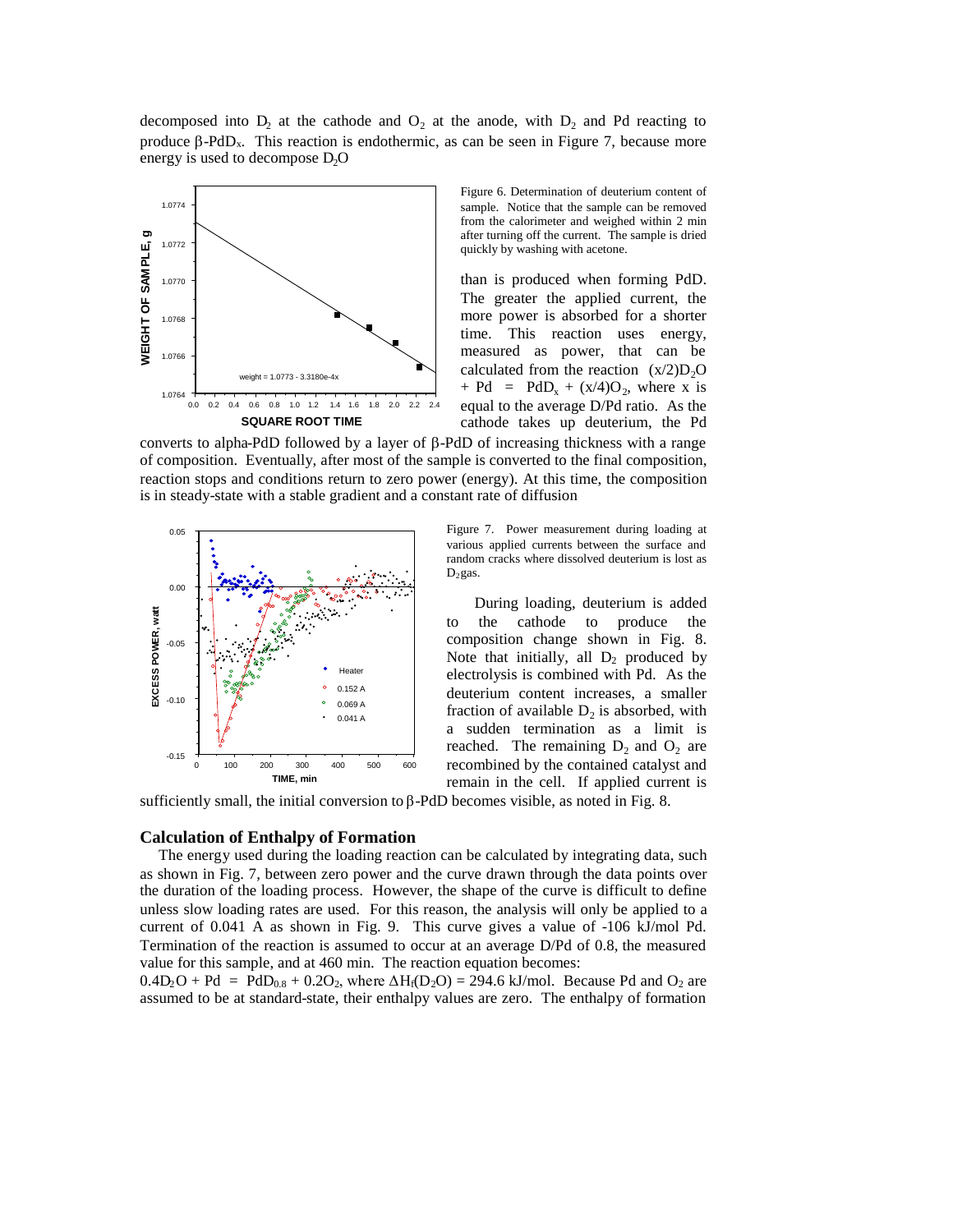

Figure 8. Composition of a cathode during loading. Note that at low current, loading of the alpha phase becomes visible. The lines show the loading rate if all  $D_2$  produced by the current entered the Pd cathode. The horizontal line shows the published composition at the beta-PdD phase boundary at 1 atm D<sub>2</sub> and room

> $\Delta H_f$  (PdDx) = 44.99 – 41.89 \* x = 11.5 kJ/mol for x=0.8.

temperature in the presence of alpha-PdD.

Because of scatter in the power measurements and because the sample does not have a uniform

composition, the potential error in this measurement is about  $\pm 2$ kJ/mole. Agreement with the previous measurement is well within the possible error of both results, thereby demonstrating the potential accuracy of this calorimeter.

Figure 9. Data used to calculate enthalpy of formation of  $PdD_{0.80}$  using 0.00974 mole of Pd. The first three points were taken while the calorimeter was approaching steady- state and must be ignored.

#### **Summary**

A Seebeck calorimeter can easily be constructed with characteristics that eliminate most errors thought to cause anomalous energy from cold fusion. In addition to being stable and accurate, the calorimeter is sufficiently sensitive to accurately measure the enthalpy of formation of  $PdD_x$  to give 11.8 kJ/mole using only 1 g of palladium.

### **References**

- 1. Huizenga, J.R., *Cold Fusion: The Scientific Fiasco of the Century*. second ed. 1993, New York: Oxford University Press. 319.
- 2. Fleischmann, M., S. Pons, and M. Hawkins, *Electrochemically induced nuclear fusion of deuterium.* J. Electroanal. Chem., 1989. **261**: p. 301 and errata in Vol. 263.
- 3. Storms, E.,*Calorimetry 101 for cold fusion*. 2004, [www.LENR-CANR.org.](http://www.LENR-CANR.org/)
- 4. Bush, B.F. and J.J. Lagowski. *Methods of Generating Excess Heat with the Pons and Fleischmann Effect: Rigorous and Cost Effective Calorimetry, Nuclear Products Analysis of the Cathode and Helium Analysis.* in *The Seventh International Conference on Cold Fusion*. 1998. Vancouver, Canada: ENECO, Inc., Salt Lake City, UT.